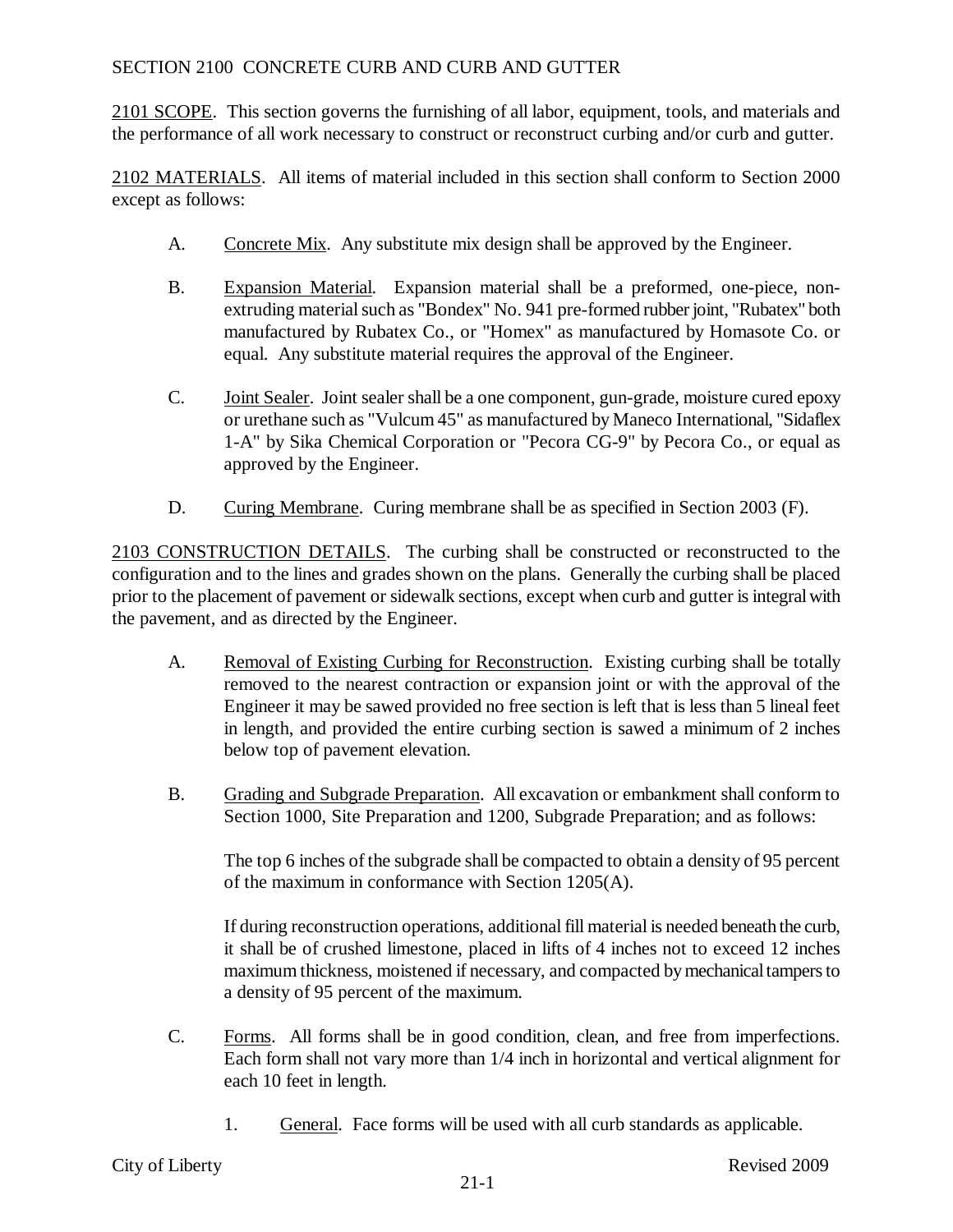Forms shall have a height equal to or greater than the height of the curb section.

The forms shall be set true to line and grade and shall be supported to stay in position while depositing and consolidating the concrete. The forms shall be designed to permit their removal without damage to the concrete. The forms shall be lubricated.

2. Curb Machine. A slip-form curb machine may be used in lieu of forms. The machine must be equipped with mechanical internal vibrators and be capable of placing curb to the correct cross section, line and grade within the allowable tolerances.

2104 JOINTS. The joints shall be formed at right angles to the alignment of the curbing and to the depth specified by the appropriate standard or as modified by the plans.

- A. Expansion Joints. Expansion joints shall be placed at all radius points, driveways, curb inlets, or where directed by the plans or Engineer. In no case shall expansion joints be place more that three hundred (300') apart.
	- 1. Material. Expansion joints shall be formed by a one piece 3/4 inch thick preformed joint filler cut to the configuration of the correct curb section.
	- 2. Stability. Expansion joints shall be secured in a manner so they will not be disturbed by depositing and consolidation of concrete.
	- 3. Edging. The edges of the joints shall be rounded with an edging tool of  $1/4$ inch radius.
- B. Contraction Joints. Curbing shall have contraction joints formed at intervals of not less than 10 feet. They shall extend through the entire curb section from the top of the curb to a depth 1 inch below curb surface for tooled joints and 2 inches for sawed joints.
	- 1. Method. Contraction joints may be formed by a template, tooling, or sawing.
		- a. Templates. Templates shall be 1/8 inch metal cut to the configuration of the curbing section. The templates shall be secured at the proper locations so that they will not be disturbed by the depositing of concrete. The templates shall be removed as soon as the concrete has attained its initial set and finished as outlined below.
		- b. Tooling. Tooling of contraction joints will be permitted if done to the depths specified on the appropriate standard. Tooled contraction joints shall be constructed with a 1/4 inch radius on all exposed edges.
		- c. Sawing. Sawing of contraction joints is permitted only when a curb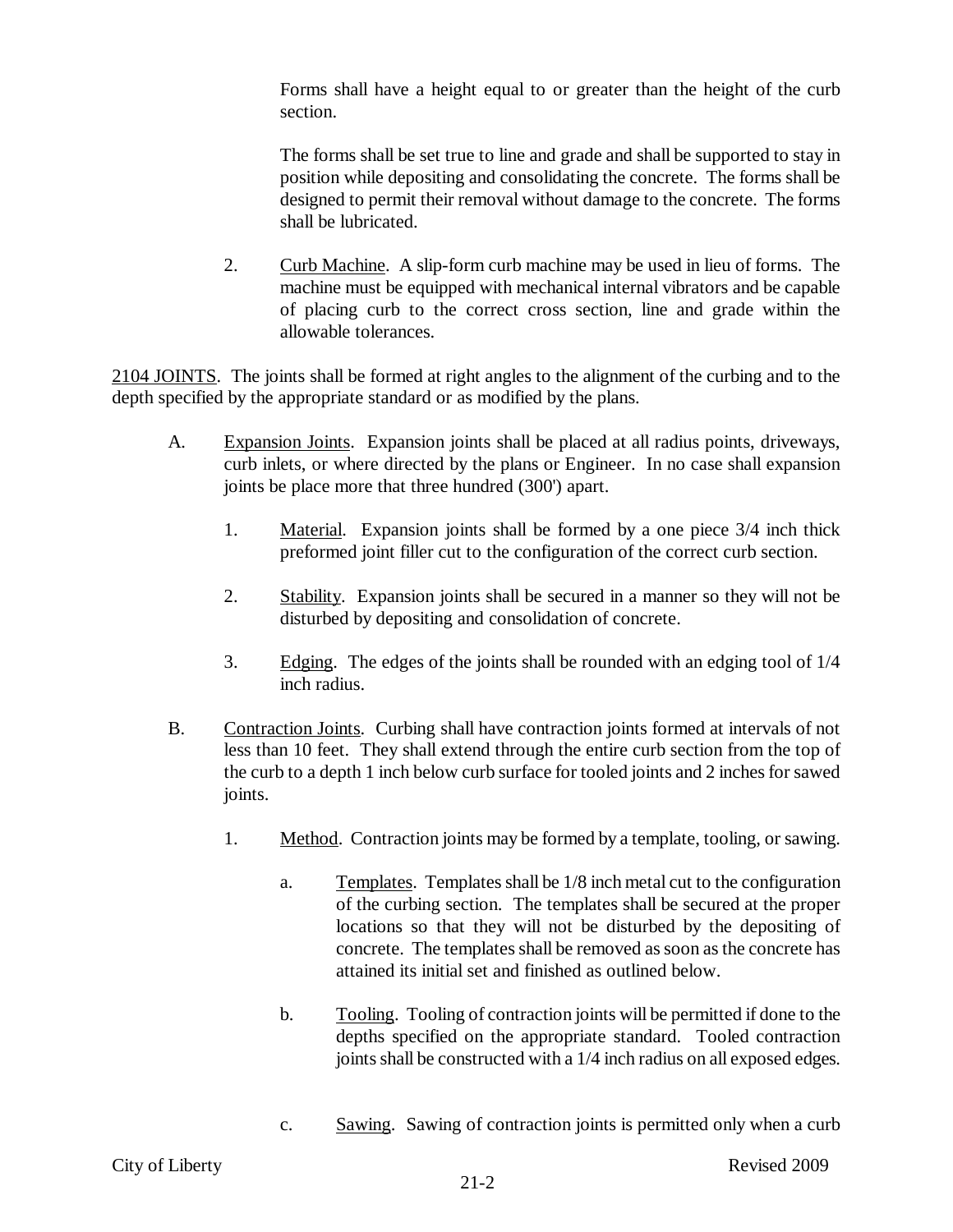machine has been used. The sawing of joints must be completed within 24 hours of the placing of concrete.

2. **Joint Sealer.** Joint sealer is not required on contraction joints.

2105 CONCRETE WORK. Concrete for curbing shall be placed in accordance with the requirements of MCIB Standard Concrete Specifications. Expansion and contraction joints shall be constructed as shown on the plans, standards, or where directed by the Engineer.

- A. Concrete Placement. Concrete shall be mechanically vibrated when directed by the Engineer and shall not be allowed to extrude below the forms to cause an irregular alignment of the abutting street pavement.
- B. Finishing. After placing and initial strike-off the curb shall be tooled to the required radii. If the surface of the concrete is sufficiently wet that a ridge is formed at the inside of the radius tool, finishing will cease until the excessive moisture has evaporated.

After initial set, the face forms and templates, if used, shall be removed and the surface finished to the required dimensions. No water, dryer, or additional mortar shall be applied to the free surface of the concrete.

The finished surface of the concrete shall be broomed with a clean broom to provide an antiskid surface.

In all cases the finished curb shall have a true surface, free from sags, twists, or warps, and shall have a uniform color and appearance.

C. Curing. As soon as practical after the concrete is finished it shall be cured with one of the acceptable liquid curing membranes applied according to the manufacturer's directions.

If front and/or back forms are removed from finished curbing within a period of 72 hours of placement these surfaces shall also be cured.

Wet burlap, cotton mat, waterproof paper, polyethylene sheeting or earth backfill is not an acceptable curing method for curbing.

- D. Protection. The Contractor shall protect the concrete work against damage or defacement of any kind until it has been accepted by the City. Concrete which is damaged or defaced, shall be removed and replaced, or repaired to the satisfaction of the Engineer, at the expense of the Contractor.
- E. Temperature Limitations. Concrete work shall be placed in accordance with requirements of Section 2009 and 2010.

2106 BACKFILL. A minimum of 24 hours shall lapse before forms are removed and curb sections are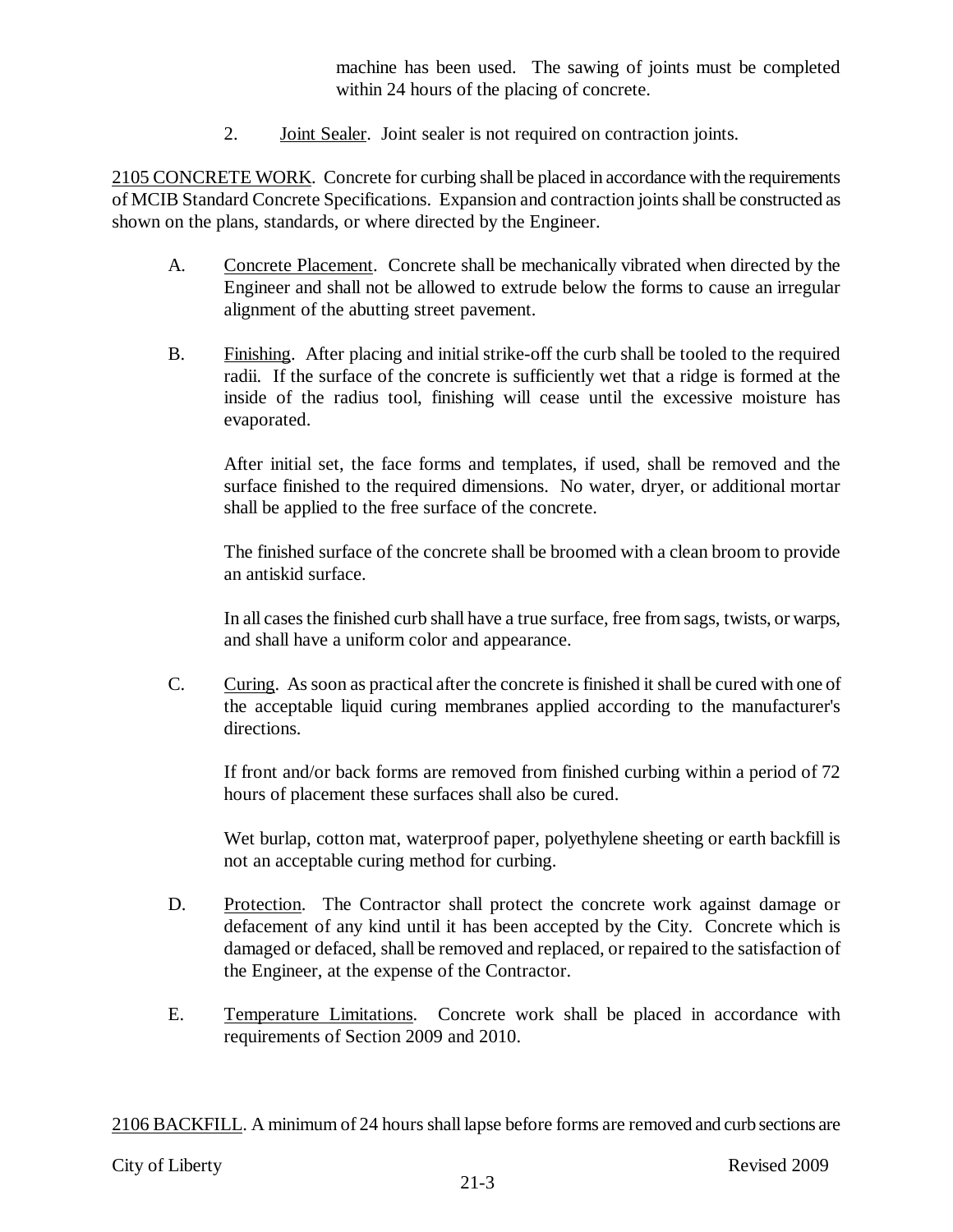backfilled unless otherwise approved by the Engineer. Backfill shall be accomplished in accordance with Sections 1100 and 1200 entitled "Site Preparation" and "Subgrade Preparation".

The Contractor shall be responsible for the repair of any street pavement disturbed by the construction to the satisfaction of the Engineer.

2107 JOINT SEALING AND CLEAN-UP. Only the sidewalk portion of the curbing will require joint sealing. An approved joint sealer shall be applied in accordance with the manufacturer's directions within 7 days of the placement of the concrete.

The Contractor shall be responsible for the removal of excess dirt, rock, broken concrete, concrete splatters and overspray from the area of construction.

2108 SURFACE TOLERANCES. Curbing shall have a surface tolerance of 1/4 inch in 10 feet when checked with a ten foot straightedge.

2109 REINFORCEMENT (CURB AND GUTTER). Reinforcement for concrete curb and gutter shall be as designated on the Standard Details. The exception to this shall be when the curb and gutter is to be constructed on an asphaltic concrete base with a minimum depth of three (3) inches. In this case, no reinforcement shall be required unless otherwise determined by the City Engineer.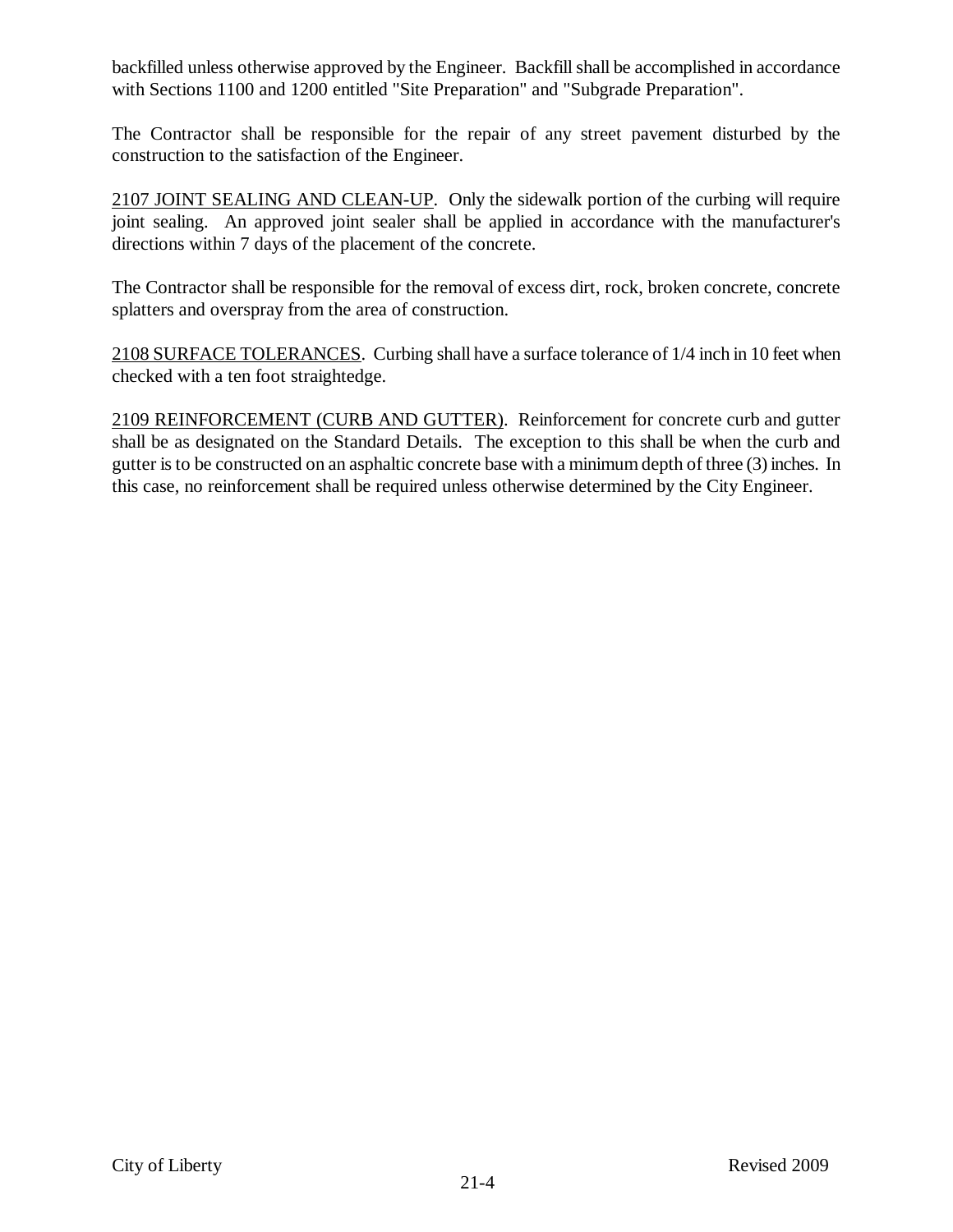NOTES:

berbu

DEPARTMENT

PUBLIC WORKS

– OF

- 1. EXPANSION JOINTS SHALL BE FORMED BY A ONE-HALF (1/2) INCH THICK PREFORMED JOINT FILLER, CUT TO THE CONFIGURATION OF THE FULL SIZE OF THE CURB AND GUTTER SECTION AND BEING SECURED SO THAT THEY ARE NOT MOVED BY DEPOSITING AND COMPACTING THE CONCRETE AT THESE JOINTS. THE EDGES OF THESE JOINTS SHALL BE ROUNDED WITH AN EDGING TOOL ONE-EIGHTH (1/8) INCH RADIUS.
- 2. EXPANSION JOINTS SHALL BE PLACED WHERE CURB AND GUTTER ABUTS OTHER STRUCTURES AND AT ALL TANGENT POINTS TO CURBS. EXPANSION JOINTS SHALL NOT BE SPACED MORE THAN 50 FEET APART ON STRAIGHT RUNS FOR HAND LAID CURB AND GUTTER AND NOT MORE THAN 100 FEET APART FOR MACHINE LAID CURB AND GUTTER PROVIDED 3/4 INCH THICK JOINT FILLER IS USED. ALL JOINTS SHALL BE FORMED AT RIGHT ANGLES TO THE ALIGNMENT OF THE CURB AND GUTTER.
- CONTRACTION JOINTS SHALL BE CONSTRUCTED BY SAWING THROUGH THE  $3.$ CURB AND GUTTER TO A DEPTH OF NOT LESS THAN ONE AND ONE-FOURTH (1 1/4) INCHES BELOW THE SURFACE AND TO A WIDTH NOT TO EXCEED THREE-EIGHTHS (3/8) INCH OR THEY MAY BE FORMED BY INSERTING A REMOVABLE METAL TEMPLATE IN THE FRESH CONCRETE, OR BY OTHER METHODS APPROVED BY THE ENGINEER. SEALING OF JOINTS IS NOT REQUIRED. CONTRACTION OR CONSTRUCTION JOINTS SHALL BE LOCATED APPROXIMATELY 10 FEET APART.



**CURB & GUTTER** 

**DETAILS** 

**REV 2009**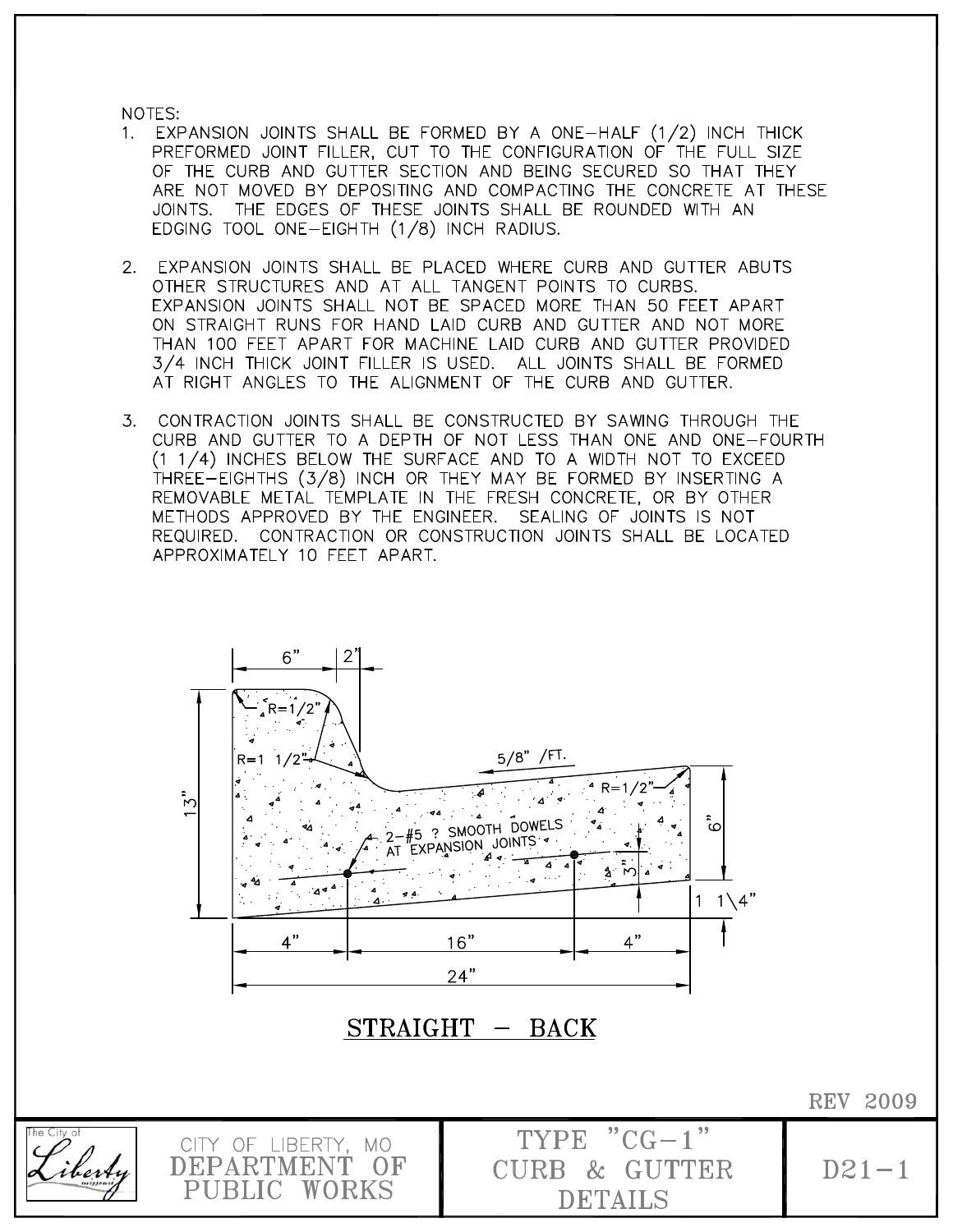

## ROLL BACK

NOTE:

- 1. EXPANSION, CONTRACTION, OR CONSTRUCTION JOINTS ARE TO BE SAME AS NOTED ON TYPE "CG-1" CURB AND GUTTER DETAIL.
- 2. REBAR IS NOT REQUIRED FOR CURB CONSTRUCTION ON A MINIMUM OF 3" ASPHALT.



**REV 2009** 

 $D21 - 2$